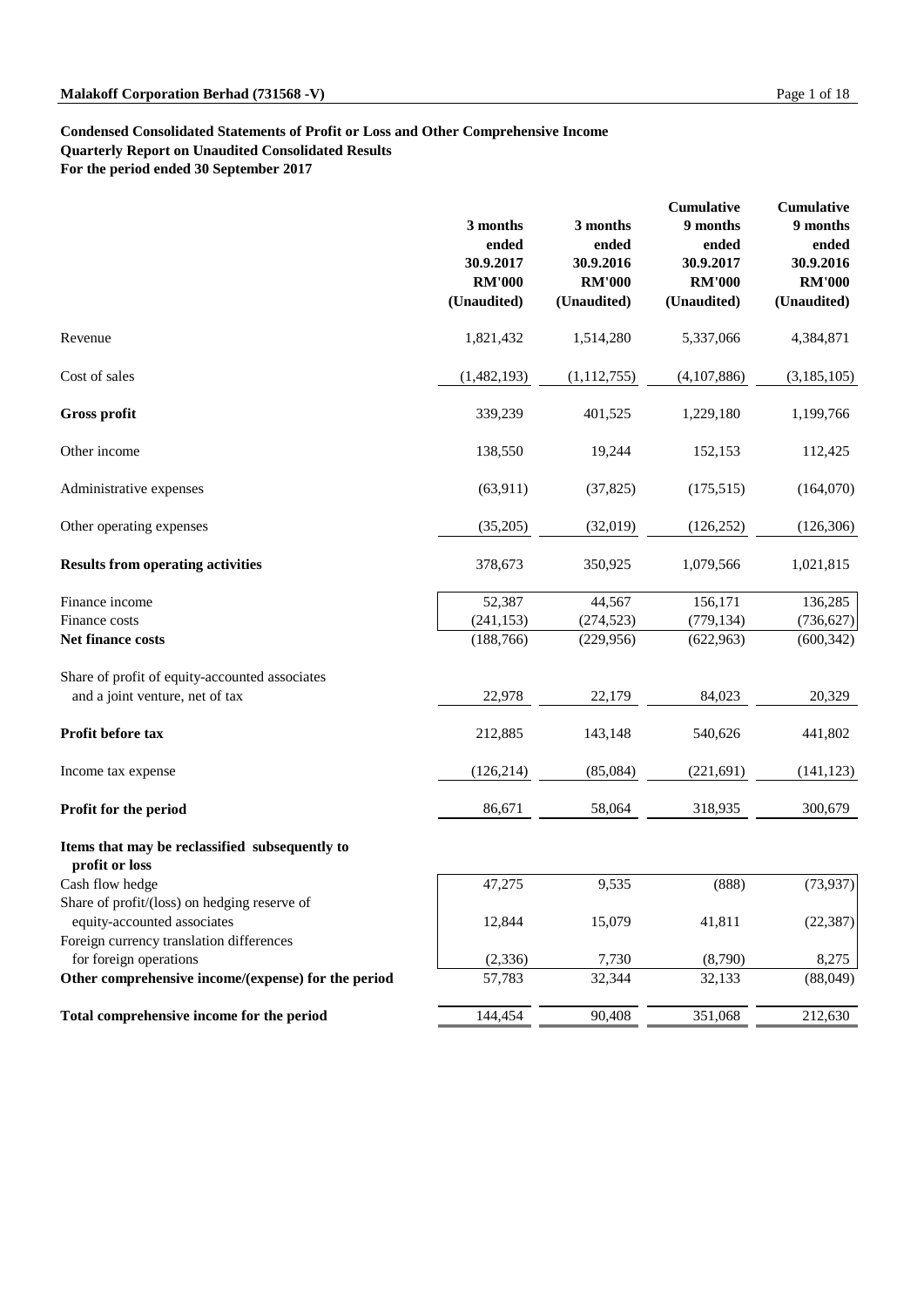#### **Condensed Consolidated Statements of Profit or Loss and Other Comprehensive Income**

**Quarterly Report on Unaudited Consolidated Results**

**For the period ended 30 September 2017**

|                                             | 3 months<br>ended<br>30.9.2017<br><b>RM'000</b><br>(Unaudited) | 3 months<br>ended<br>30.9.2016<br><b>RM'000</b><br>(Unaudited) | <b>Cumulative</b><br>9 months<br>ended<br>30.9.2017<br><b>RM'000</b><br>(Unaudited) | <b>Cumulative</b><br>9 months<br>ended<br>30.9.2016<br><b>RM'000</b><br>(Unaudited) |
|---------------------------------------------|----------------------------------------------------------------|----------------------------------------------------------------|-------------------------------------------------------------------------------------|-------------------------------------------------------------------------------------|
| Profit attributable to:                     |                                                                |                                                                |                                                                                     |                                                                                     |
| Owners of the Company                       | 64,175                                                         | 51,505                                                         | 266,227                                                                             | 265,231                                                                             |
| Non-controlling interests                   | 22,496                                                         | 6,559                                                          | 52,708                                                                              | 35,448                                                                              |
| Profit for the period                       | 86,671                                                         | 58,064                                                         | 318,935                                                                             | 300,679                                                                             |
| Total comprehensive income attributable to: |                                                                |                                                                |                                                                                     |                                                                                     |
| Owners of the Company                       | 121,958                                                        | 83,849                                                         | 298,360                                                                             | 177,182                                                                             |
| Non-controlling interests                   | 22,496                                                         | 6,559                                                          | 52,708                                                                              | 35,448                                                                              |
| Total comprehensive income for the period   | 144,454                                                        | 90,408                                                         | 351,068                                                                             | 212,630                                                                             |
| Earnings per ordinary share (sen)           |                                                                |                                                                |                                                                                     |                                                                                     |
| Basic/Diluted                               | 1.28                                                           | 1.03                                                           | 5.32                                                                                | 5.30                                                                                |

The Unaudited Condensed Consolidated Statements of Profit or Loss and Other Comprehensive Income should be read in conjunction with the Audited Financial Statements for the financial year ended 31 December 2016 and the accompanying explanatory notes attached to the interim financial statements.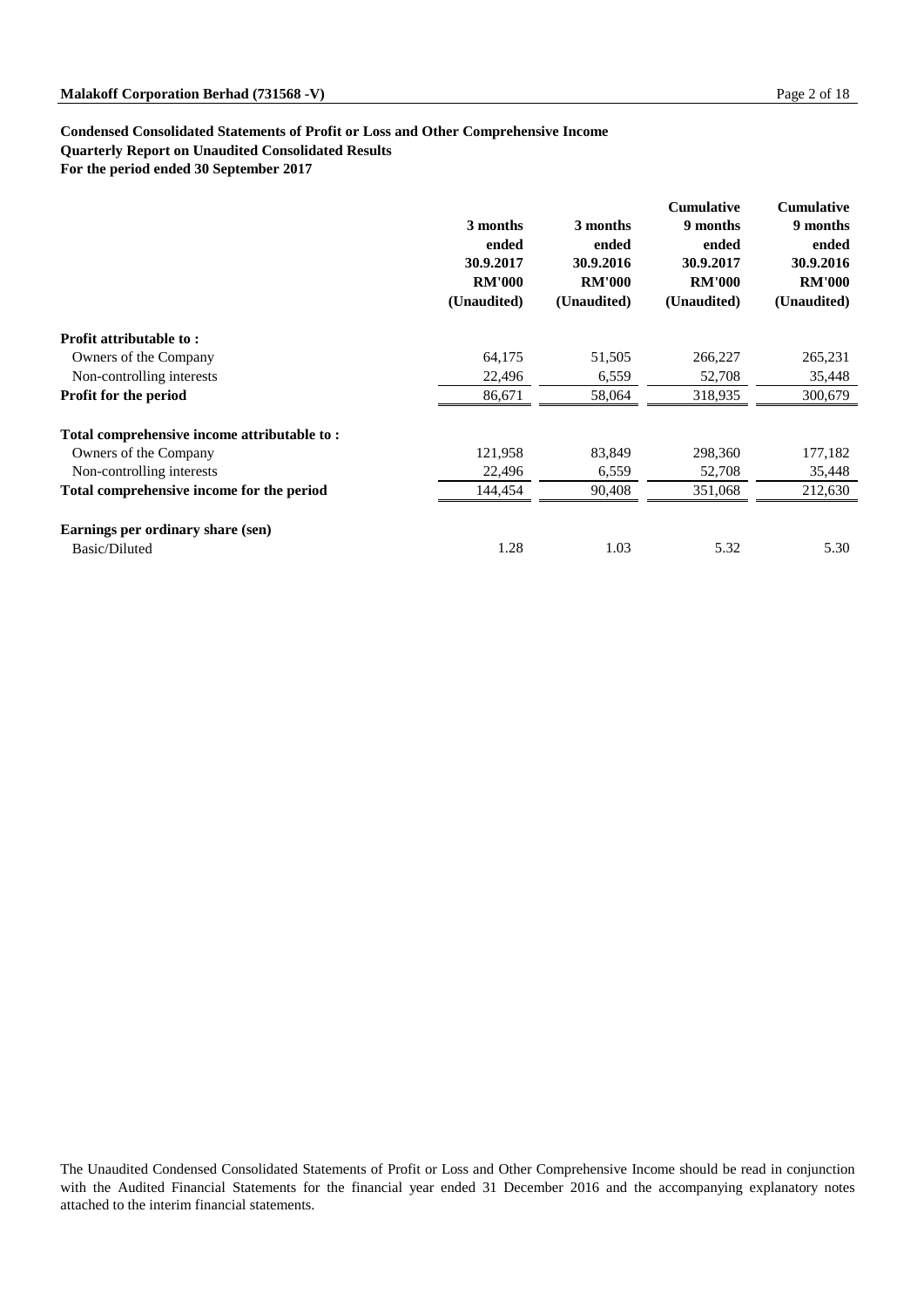#### **Condensed Consolidated Statements of Financial Position**

**As at 30 September 2017**

|                                              | As at         | As at         |
|----------------------------------------------|---------------|---------------|
|                                              | 30.9.2017     | 31.12.2016    |
|                                              | <b>RM'000</b> | <b>RM'000</b> |
|                                              | (Unaudited)   | (Audited)     |
| <b>Non-current assets</b>                    |               |               |
| Property, plant and equipment                | 14,139,052    | 14,604,469    |
| Intangible assets                            | 3,414,175     | 3,721,431     |
| Prepaid lease payments                       | 64,869        | 68,336        |
| Investment in associates                     | 1,547,702     | 1,476,010     |
| Investment in a joint venture                |               |               |
| Finance lease receivable                     | 2,312,905     | 2,264,999     |
| Derivative financial assets                  | 524,594       | 670,796       |
| Other receivables                            | 83,844        | 91,902        |
| Deferred tax assets                          | 125,814       | 69,568        |
| <b>Total non-current assets</b>              | 22,212,955    | 22,967,511    |
| <b>Current assets</b>                        |               |               |
| Trade and other receivables                  | 2,183,011     | 2,046,557     |
| Inventories                                  | 719,047       | 662,273       |
| Current tax assets                           | 145,137       | 176,592       |
| Other investments                            | 2,046,746     | 1,403,801     |
| Cash and cash equivalents                    | 2,577,014     | 3,006,802     |
| <b>Total current assets</b>                  | 7,670,955     | 7,296,025     |
|                                              |               |               |
| <b>Total assets</b>                          | 29,883,910    | 30,263,536    |
| <b>Equity</b>                                |               |               |
| Share capital                                | 500,000       | 500,000       |
| Share premium                                | 5,192,215     | 5, 192, 215   |
| Reserves                                     | 143,295       | 111,162       |
| Retained profits                             | 179,768       | 112,335       |
| Equity attributable to owners of the Company | 6,015,278     | 5,915,712     |
| Perpetual sukuk                              | 800,000       |               |
| Non-controlling interests                    | 233,291       | 215,583       |
| <b>Total equity</b>                          | 7,048,569     | 6,131,295     |
| <b>Non-current liabilities</b>               |               |               |
| Loan and borrowings                          | 14,609,815    | 15,626,429    |
| Employee benefits                            | 100,280       | 94,828        |
| Provision for decommissioning cost           | 90,266        | 85,625        |
| Deferred income                              | 3,472,303     | 3,230,403     |
| Deferred tax liabilities                     | 1,637,424     | 1,776,677     |
| Derivative financial liabilities             | 116,514       | 153,681       |
| <b>Total non-current liabilities</b>         | 20,026,602    | 20,967,643    |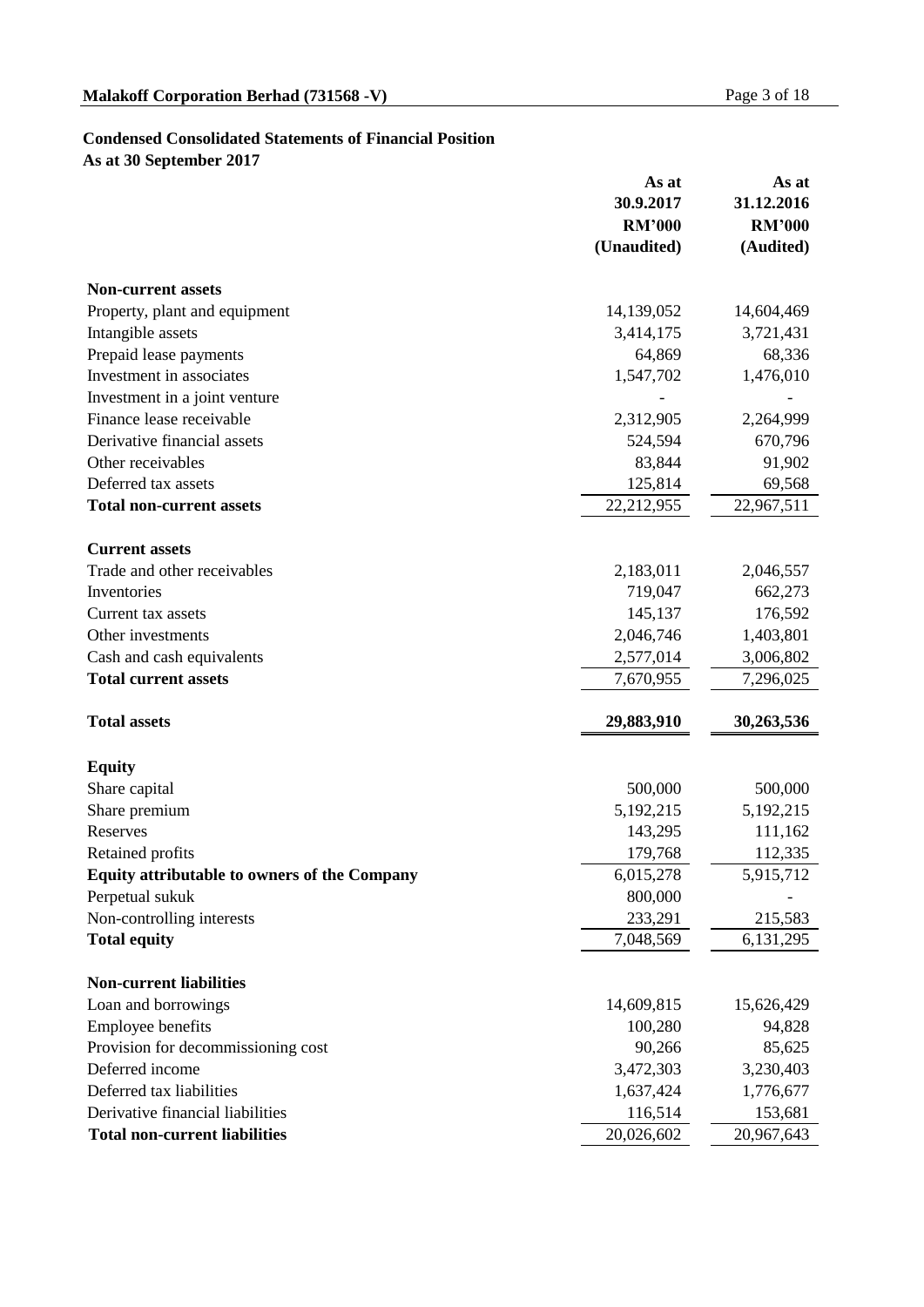#### **Condensed Consolidated Statements of Financial Position**

**As at 30 September 2017**

|                                            | As at<br>30.9.2017 | As at<br>31.12.2016 |  |
|--------------------------------------------|--------------------|---------------------|--|
|                                            | <b>RM'000</b>      | <b>RM'000</b>       |  |
|                                            | (Unaudited)        | (Audited)           |  |
| <b>Current liabilities</b>                 |                    |                     |  |
| Trade and other payables                   | 1,152,206          | 1,002,243           |  |
| Current tax liabilities                    | 191,087            | 117,378             |  |
| Loans and borrowings                       | 1,378,918          | 1,910,419           |  |
| Deferred income                            | 58,806             | 103,147             |  |
| Derivative financial liabilities           | 27,722             | 31,411              |  |
| <b>Total current liabilities</b>           | 2,808,739          | 3,164,598           |  |
| <b>Total liabilities</b>                   | 22,835,341         | 24, 132, 241        |  |
| <b>Total equity and liabilities</b>        | 29,883,910         | 30,263,536          |  |
| Net assets per share attributable to       |                    |                     |  |
| ordinary equity holders of the parent (RM) | 1.20               | 1.18                |  |

The Unaudited Condensed Consolidated Statements of Financial Position should be read in conjunction with the Audited Financial Statements for the financial year ended 31 December 2016 and the accompanying explanatory notes attached to the interim financial statements.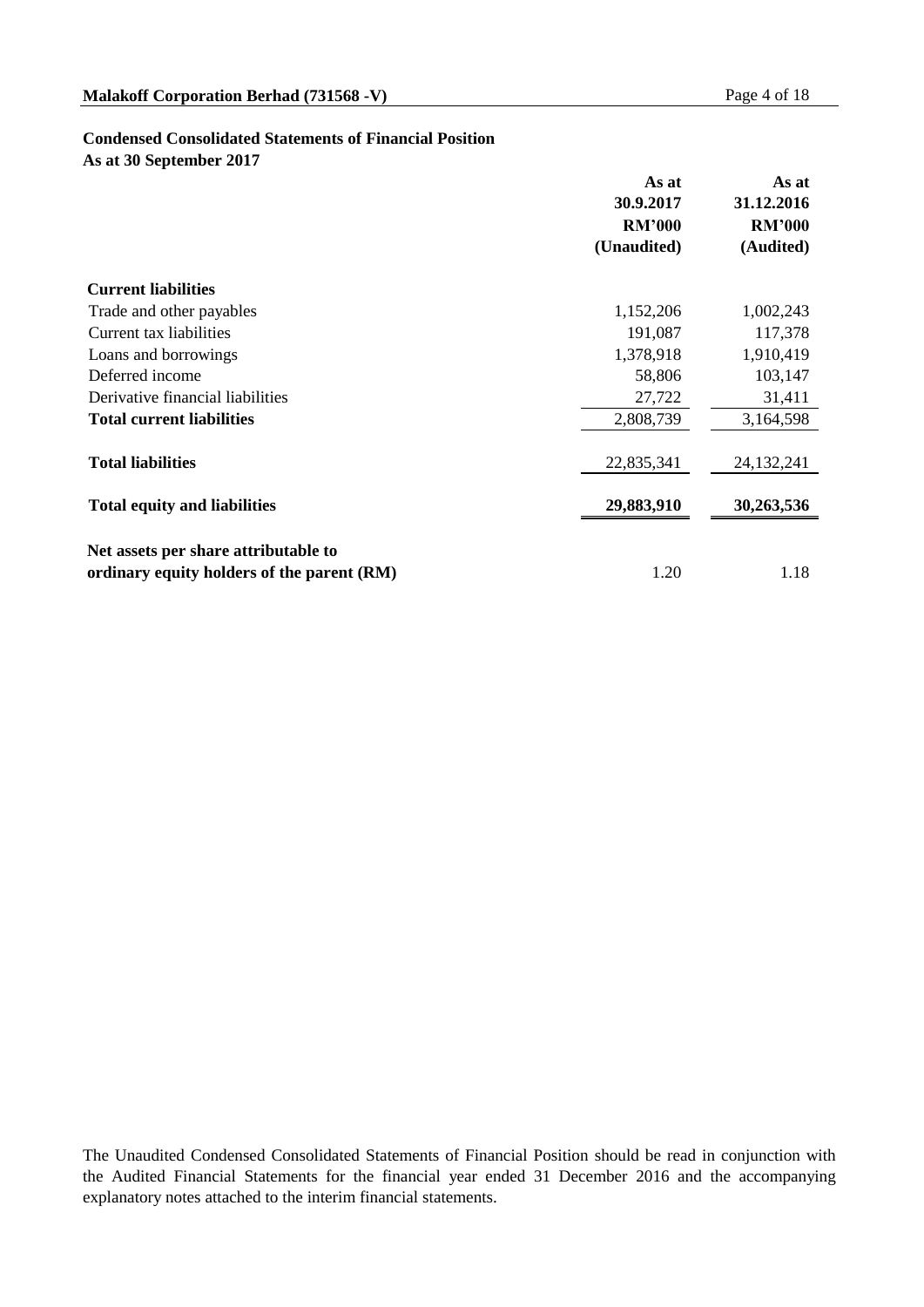#### **Malakoff Corporation Berhad (731568 -V)** Page 5 of 18

#### **Condensed Consolidated Statement of Changes in Equity For the period ended 30 September 2017**

|                                                                                      |                                       |                                       |                                        | <b>Reserves</b>                     |                                 | <b>Distributable</b>                               |                               |                                            |                                                      |                                                |
|--------------------------------------------------------------------------------------|---------------------------------------|---------------------------------------|----------------------------------------|-------------------------------------|---------------------------------|----------------------------------------------------|-------------------------------|--------------------------------------------|------------------------------------------------------|------------------------------------------------|
|                                                                                      | <b>Share Capital</b><br><b>RM'000</b> | <b>Share Premium</b><br><b>RM'000</b> | Capital<br>Redemption<br><b>RM'000</b> | <b>Translation</b><br><b>RM'000</b> | <b>Hedging</b><br><b>RM'000</b> | <b>Retained</b><br><b>Profits</b><br><b>RM'000</b> | <b>Total</b><br><b>RM'000</b> | Perpetual<br><b>Sukuk</b><br><b>RM'000</b> | Non-controlling<br><b>Interests</b><br><b>RM'000</b> | <b>Total</b><br><b>Equity</b><br><b>RM'000</b> |
| At 1 January 2017                                                                    | 500,000                               | 5,192,215                             | 840                                    | 20,476                              | 89,846                          | 112,335                                            | 5,915,712                     |                                            | 215,583                                              | 6,131,295                                      |
| Foreign currency translation<br>differences for foreign operations                   |                                       |                                       |                                        | (8,790)                             |                                 |                                                    | (8,790)                       |                                            |                                                      | (8,790)                                        |
| Cash flow hedge<br>Share of profit on hedging reserves<br>attributable to associates |                                       | $\overline{\phantom{a}}$              | $\overline{\phantom{a}}$               | $\overline{\phantom{a}}$            | (888)<br>41,811                 |                                                    | (888)<br>41,811               |                                            | $\sim$                                               | (888)<br>41,811                                |
| Other comprehensive (expense)/income<br>for the period                               |                                       |                                       | ۰                                      | $\sim$<br>(8,790)                   | 40,923                          |                                                    | 32,133                        |                                            | ۰                                                    | 32,133                                         |
| Profit for the period                                                                |                                       |                                       |                                        |                                     |                                 | 266,227                                            | 266,227                       |                                            | 52,708                                               | 318,935                                        |
| Comprehensive (expense)/income for the period                                        |                                       |                                       | $\sim$                                 | (8,790)                             | 40,923                          | 266,227                                            | 298,360                       |                                            | 52,708                                               | 351,068                                        |
| Issuance of perpetual sukuk                                                          |                                       |                                       |                                        |                                     |                                 |                                                    |                               | 800,000                                    | $\overline{\phantom{a}}$                             | 800,000                                        |
| Distribution to perpetual sukuk holders                                              |                                       |                                       |                                        |                                     | Ξ.                              | (23, 794)                                          | (23,794)                      |                                            | $\sim$                                               | (23,794)                                       |
| Dividends to owners of the Company                                                   |                                       |                                       |                                        |                                     |                                 | (175,000)                                          | (175,000)                     |                                            | ٠                                                    | (175,000)                                      |
| Dividends to non-controlling interests                                               |                                       | $\overline{\phantom{a}}$              | $\overline{\phantom{a}}$               | $\sim$                              | $\sim$                          |                                                    |                               | $\overline{\phantom{a}}$                   | (35,000)                                             | (35,000)                                       |
| Total distribution to owners                                                         |                                       | ٠                                     | $\overline{\phantom{a}}$               | $\overline{\phantom{a}}$            | $\sim$                          | (175,000)                                          | (175,000)                     | $\overline{\phantom{a}}$                   | (35,000)                                             | (210,000)                                      |
| At 30 September 2017                                                                 | 500,000                               | 5,192,215                             | 840                                    | 11,686                              | 130,769                         | 179,768                                            | 6,015,278                     | 800,000                                    | 233,291                                              | 7,048,569                                      |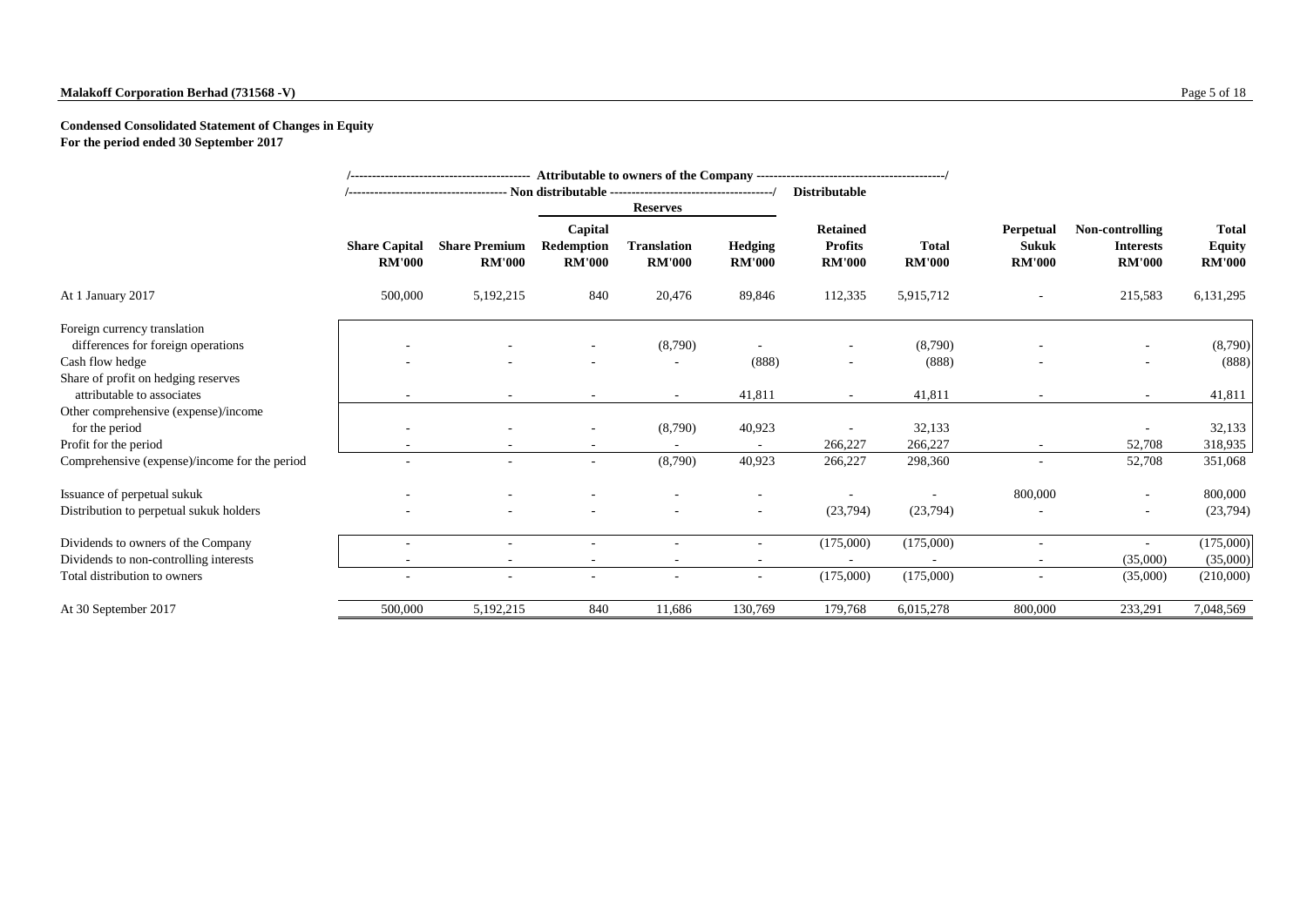#### **Malakoff Corporation Berhad (731568 -V)** Page 6 of 18

#### **Condensed Consolidated Statement of Changes in Equity For the period ended 30 September 2017**

|                                                                 |                                       |                                       |                                        |                                     |                                 | <b>Distributable</b>                               |                               |                                            |                                                      |                                                |
|-----------------------------------------------------------------|---------------------------------------|---------------------------------------|----------------------------------------|-------------------------------------|---------------------------------|----------------------------------------------------|-------------------------------|--------------------------------------------|------------------------------------------------------|------------------------------------------------|
|                                                                 |                                       |                                       |                                        | <b>Reserves</b>                     |                                 |                                                    |                               |                                            |                                                      |                                                |
|                                                                 | <b>Share Capital</b><br><b>RM'000</b> | <b>Share Premium</b><br><b>RM'000</b> | Capital<br>Redemption<br><b>RM'000</b> | <b>Translation</b><br><b>RM'000</b> | <b>Hedging</b><br><b>RM'000</b> | <b>Retained</b><br><b>Profits</b><br><b>RM'000</b> | <b>Total</b><br><b>RM'000</b> | Perpetual<br><b>Sukuk</b><br><b>RM'000</b> | Non-controlling<br><b>Interests</b><br><b>RM'000</b> | <b>Total</b><br><b>Equity</b><br><b>RM'000</b> |
| At 1 January 2016, restated                                     | 500,000                               | 5,192,215                             | 840                                    | 17,105                              | 19,678                          | 35,276                                             | 5,765,114                     |                                            | 215,004                                              | 5,980,118                                      |
| Foreign currency translation                                    |                                       |                                       |                                        |                                     |                                 |                                                    |                               |                                            |                                                      |                                                |
| differences for foreign operations                              |                                       |                                       |                                        | 8,275                               |                                 | $\overline{\phantom{a}}$                           | 8,275                         |                                            |                                                      | 8,275                                          |
| Cash flow hedge                                                 |                                       |                                       |                                        | $\overline{\phantom{a}}$            | (73, 937)                       | $\overline{\phantom{a}}$                           | (73, 937)                     |                                            | ۰.                                                   | (73, 937)                                      |
| Share of loss on hedging reserves attributable<br>to associates |                                       |                                       |                                        | $\overline{\phantom{a}}$            | (22, 387)                       |                                                    | (22, 387)                     |                                            | $\overline{\phantom{a}}$                             | (22, 387)                                      |
| Other comprehensive income/(expense)                            |                                       |                                       |                                        |                                     |                                 |                                                    |                               |                                            |                                                      |                                                |
| for the period                                                  |                                       |                                       |                                        | 8,275                               | (96, 324)                       |                                                    | (88,049)                      |                                            |                                                      | (88,049)                                       |
| Profit for the period                                           |                                       |                                       |                                        |                                     |                                 | 265,231                                            | 265,231                       |                                            | 35,448                                               | 300,679                                        |
| Comprehensive income/(expense) for the period                   |                                       |                                       | $\overline{\phantom{a}}$               | 8,275                               | (96, 324)                       | 265,231                                            | 177,182                       |                                            | 35,448                                               | 212,630                                        |
| Dividends to owners of the Company                              |                                       |                                       |                                        |                                     | ۰                               | (275,000)                                          | (275,000)                     |                                            | $\sim$                                               | (275,000)                                      |
| Dividends to non-controlling interests                          |                                       | $\overline{\phantom{a}}$              |                                        |                                     |                                 |                                                    |                               |                                            | (45,000)                                             | (45,000)                                       |
| Total distribution to owners                                    | ÷.                                    | $\sim$                                |                                        |                                     | $\sim$                          | (275,000)                                          | (275,000)                     | $\overline{\phantom{a}}$                   | (45,000)                                             | (320,000)                                      |
| At 30 September 2016, as restated                               | 500,000                               | 5,192,215                             | 840                                    | 25,380                              | (76,646)                        | 25,507                                             | 5,667,296                     |                                            | 205,452                                              | 5,872,748                                      |

The Unaudited Condensed Consolidated Statements of Changes in Equity should be read in conjunction with the Audited Financial Statements for the financial year ended 31 December 2016 and the accompanying explanatory notes attached to the interim financial statements.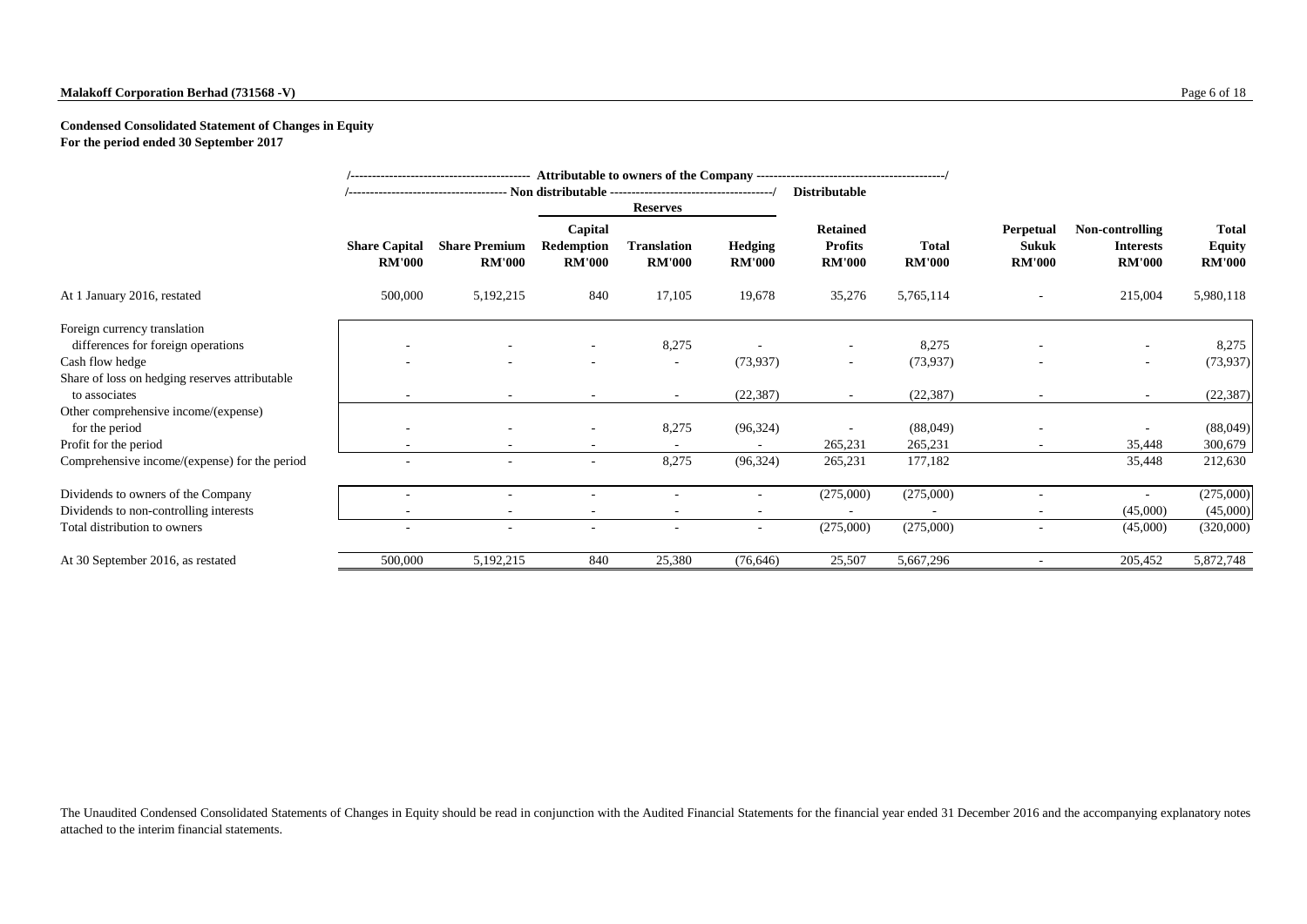## **Condensed Consolidated Statements of Cash Flows For the period ended 30 September 2017**

|                                                    | 9 months           | 9 months      |  |
|----------------------------------------------------|--------------------|---------------|--|
|                                                    | ended<br>30.9.2017 | ended         |  |
|                                                    |                    | 30.9.2016     |  |
|                                                    | <b>RM'000</b>      | <b>RM'000</b> |  |
|                                                    | (Unaudited)        | (Unaudited)   |  |
| <b>Cash flows from operating activities</b>        |                    |               |  |
| Profit before tax                                  | 540,626            | 441,802       |  |
| <b>Adjustments for:</b>                            |                    |               |  |
| Non cash-item                                      | 1,026,884          | 1,068,243     |  |
| Finance costs                                      | 779,134            | 736,627       |  |
| Finance income                                     | (156, 171)         | (136, 285)    |  |
| Share of profit of equity-accounted associates     |                    |               |  |
| and a joint venture, net of tax                    | (84,023)           | (20, 329)     |  |
| Operating profit before changes in working capital | 2,106,450          | 2,090,058     |  |
| Changes in:                                        |                    |               |  |
| Net change in current assets                       | (375, 042)         | (365, 430)    |  |
| Net change in current liabilities                  | 262,792            | (62, 899)     |  |
| Net change in non-current liabilities              | 202,200            | 181,010       |  |
| <b>Cash generated from operations</b>              | 2,196,400          | 1,842,739     |  |
| Income taxes paid                                  | (303,090)          | (163,300)     |  |
| Net cash from operating activities                 | 1,893,310          | 1,679,439     |  |
| <b>Cash flows from investing activities</b>        |                    |               |  |
| Acquisition of property, plant and equipment       | (226, 805)         | (467, 561)    |  |
| Acquisition of prepaid lease payments              |                    | (3,053)       |  |
| Dividend received from associates                  | 12,897             | 15,976        |  |
| Increase in other investments                      | (642, 945)         | (1,169,069)   |  |
| Interest received                                  | 124,256            | 104,663       |  |
| Proceeds from redemption on unsecured loan stocks  | 6,400              | 6,000         |  |
| Redemption of unsecured loan stocks                | (7,000)            | (12,000)      |  |
| Net cash used in investing activities              | (733, 197)         | (1,525,044)   |  |
| <b>Cash flows from financing activities</b>        |                    |               |  |
| Distribution to perpetual sukuk holder             | (23,794)           |               |  |
| Dividends paid to the owners of the Company        | (175,000)          | (275,000)     |  |
| Dividends paid to non-controlling interests        | (35,000)           | (45,000)      |  |
| Interest paid                                      | (631, 855)         | (606, 636)    |  |
| Proceeds from issuance of perpetual sukuk          | 800,000            |               |  |
| Proceeds from borrowings                           | 346,160            | 608,469       |  |
| Repayment of borrowings                            | (1,874,412)        | (591, 725)    |  |
| Redemption of preference shares                    | 4,000              |               |  |
| Net cash used in financing activities              | (1,589,901)        | (909, 892)    |  |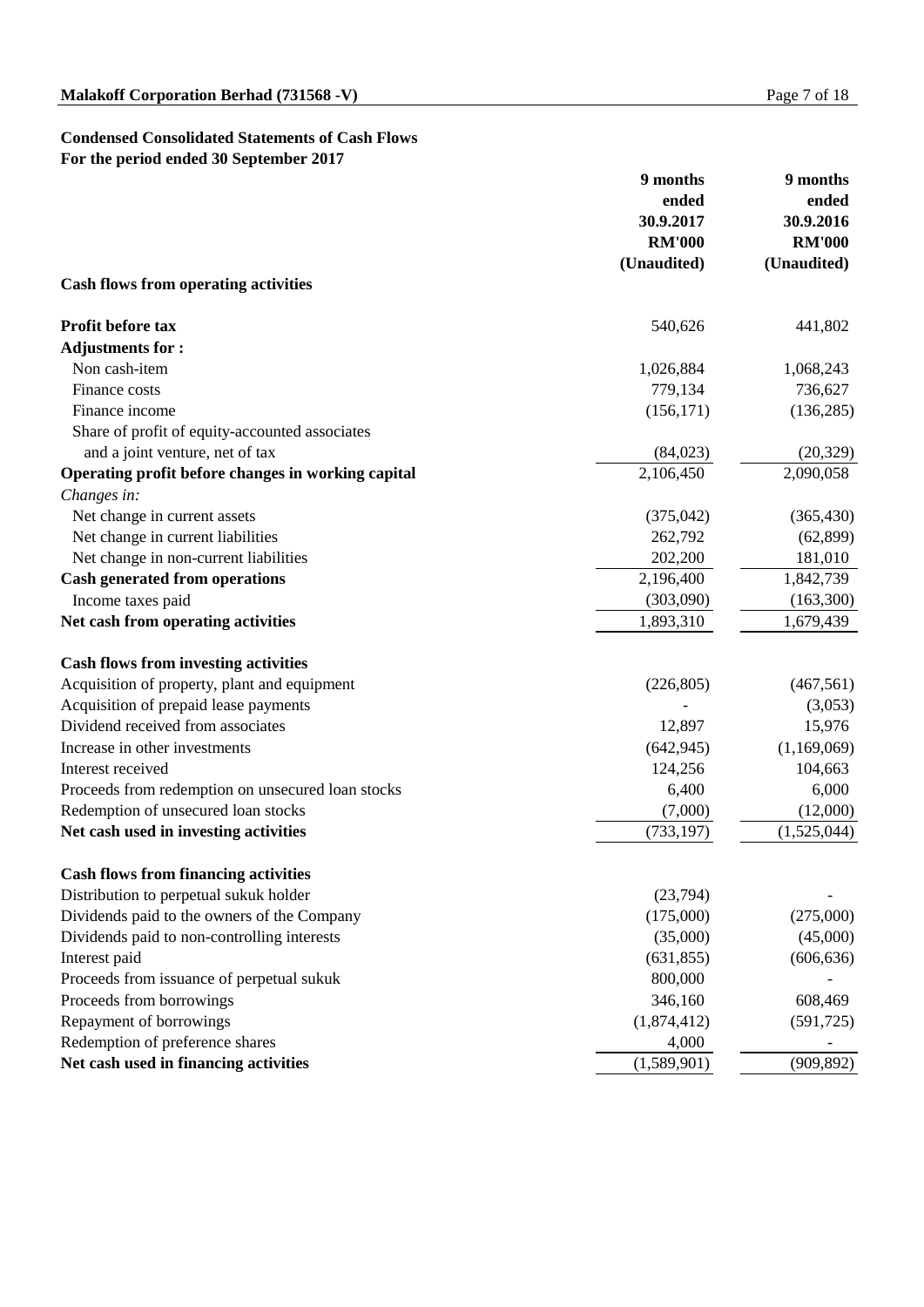#### **Condensed Consolidated Statements of Cash Flows For the period ended 30 September 2017**

|                                                              | 9 months<br>ended<br>30.9.2017<br><b>RM'000</b> | 9 months<br>ended<br>30.9.2016<br><b>RM'000</b> |
|--------------------------------------------------------------|-------------------------------------------------|-------------------------------------------------|
|                                                              | (Unaudited)                                     | (Unaudited)                                     |
| Net decrease in cash and cash equivalents                    | (429, 788)                                      | (755, 497)                                      |
| Cash and cash equivalents at beginning of the period         | 3,006,802                                       | 2,853,346                                       |
| Cash and cash equivalents at end of the period               | 2,577,014                                       | 2,097,849                                       |
| Cash and cash equivalents comprise :                         |                                                 |                                                 |
| Deposits with licensed banks and other licensed corporations | 2,286,278                                       | 1,898,886                                       |
| Cash and bank balances                                       | 290,736                                         | 198,963                                         |
|                                                              | 2,577,014                                       | 2,097,849                                       |

The Unaudited Condensed Consolidated Statements of Cash Flows should be read in conjunction with the Audited Financial Statements for the financial year ended 31 December 2016 and the accompanying explanatory notes attached to the interim financial statements.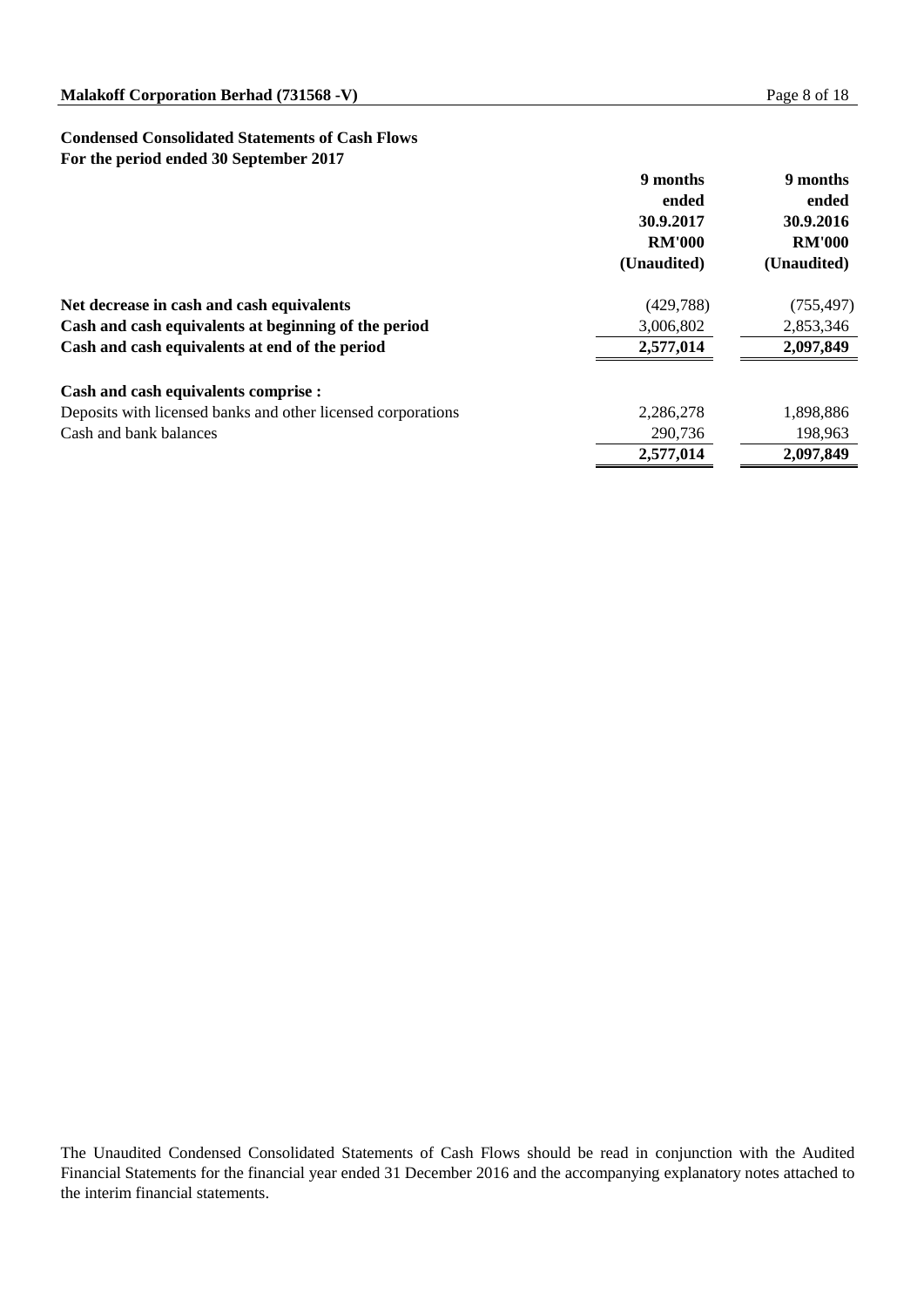### **Notes to the interim financial statements**

#### **1. Basis of preparation**

The interim financial statements are unaudited and have been prepared in accordance with Malaysian Financial Reporting Standards ("MFRSs") 134, Interim Financial Reporting and Appendix 9B (Part A) of the Listing Requirements of Bursa Malaysia Securities Berhad. The interim financial statements should be read in conjunction with the Group's annual audited financial statements for the financial year ended 31 December 2016 and the accompanying explanatory notes attached to the interim financial statements.

The audited financial statements of the Group for the financial year ended 31 December 2016 was prepared in accordance with MFRSs, International Financial Reporting Standards and the requirements of the Companies Act, 1965 in Malaysia.

The significant accounting policies adopted in these interim financial statements are consistent with those adopted in the annual audited financial statements for the financial year ended 31 December 2016, except the Group adopted the following Amendments to MFRSs effective for annual periods beginning on or after 1 January 2017as follows:

- Amendments to MFRS 12, Disclosure of interests in Other Entities (Annual Improvements to MFRS Standards 2014-2016 Cycle)
- Amendments to MFRS 107, Statement of Cash Flows Disclosure Initiative
- Amendments to MFRS 112, Income Taxes Recognition of Deferred Tax Assets for Unrealised Losses

The adoption of the above did not have any material impact on the financial statements of the Group.

#### **2. Audit qualification**

The report of the auditors on the Group's financial statements for the financial year ended 31 December 2016 was not subject to any qualification.

#### **3. Seasonal or cyclical factors**

The Group's operations have not been affected by seasonal or cyclical factors.

#### **4. Unusual items**

There was no unusual item affecting assets, liabilities, equity, net income or cash flows of the Group during the current quarter under review because of its nature, size and incidence.

### **5. Changes in estimates**

There was no material change in financial estimates that could materially affect the current interim results.

#### **6. Debt and equity securities**

There was no issuance, cancellation, repurchase, resale and repayment of debt and equity securities during the current quarter except for the repayment of Tanjung Bin Energy Issuer Sdn. Bhd.'s Sukuk Murabahah of RM40.0 million on 15 September 2017.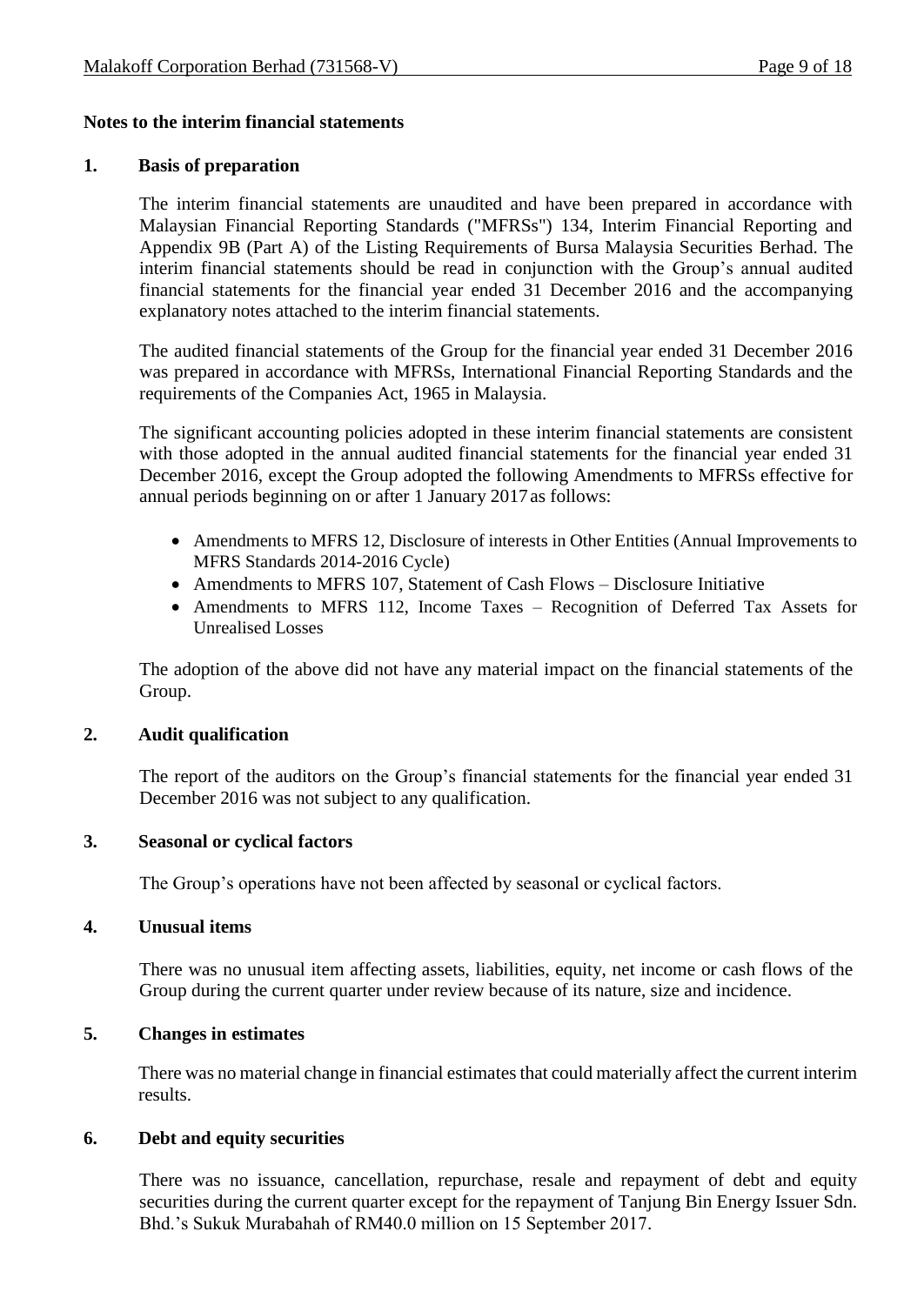## **7. Dividend paid**

Since the end of previous financial year, the Company paid:

- i. A final single-tier dividend of 3.5 sen per ordinary share totalling RM175,000,000 in respect of the financial year ended 31 December 2016 on 23 May 2017.
- ii. An interim single-tier dividend of 2.5 sen per ordinary share totalling RM125,000,000 in respect of the financial year ending 31 December 2017 on 6 October 2017.

## **8. Segment reporting**

During the current period, the Chief Executive Officer has reviewed the asset management and the operation & maintenance segments and is of the view that they are interdependent and form a single strategic business unit. As such, no segmental reporting in relation to these two segments was prepared for this quarter.

Nevertheless, as the Group continues to explore potential growth opportunities to expand its presence worldwide, internal management report is now focused on contribution from local and foreign segments. As a result, the Group's segmental reporting for the current period was prepared on this basis.

The Group's segmental reporting for the financial period ended 30 September 2017 is as follows:

|                              | Local<br><b>RM'000</b> | Foreign<br><b>RM'000</b> | <b>Elimination</b><br><b>RM'000</b> | <b>Total</b><br><b>RM'000</b> |
|------------------------------|------------------------|--------------------------|-------------------------------------|-------------------------------|
| Revenue from external        |                        |                          |                                     |                               |
| customers                    | 5,188,475              | 148,591                  |                                     | 5,337,066                     |
| Inter-segment revenue        | 1,205,390              | 46,862                   | (1,252,252)                         |                               |
| <b>Total segment revenue</b> | 6,393,865              | 195,453                  | (1,252,252)                         | 5,337,066                     |
|                              |                        |                          |                                     |                               |
| <b>Profit after tax</b>      | 692,803                | 75,772                   | (449,640)                           | 318,935                       |

The Group's segmental reporting for the corresponding financial period ended 30 September 2016 is as follows:

|                              | Local<br><b>RM'000</b> | Foreign<br><b>RM'000</b> | <b>Elimination</b><br><b>RM'000</b> | <b>Total</b><br><b>RM'000</b> |
|------------------------------|------------------------|--------------------------|-------------------------------------|-------------------------------|
| Revenue from external        |                        |                          |                                     |                               |
| customers                    | 4,234,057              | 150,814                  |                                     | 4,384,871                     |
| Inter-segment revenue        | 1,426,010              | 58,851                   | (1,484,861)                         |                               |
| <b>Total segment revenue</b> | 5,660,067              | 209,665                  | (1,484,861)                         | 4,384,871                     |
|                              |                        |                          |                                     |                               |
| <b>Profit after tax</b>      | 797,327                | 123,307                  | (619, 955)                          | 300,679                       |

## **9. Property, plant and equipment**

There was no valuation of property, plant and equipment during the current quarter ended 30 September 2017 except for the amounts carried forward pertaining to certain Group's properties that had been revalued in the past.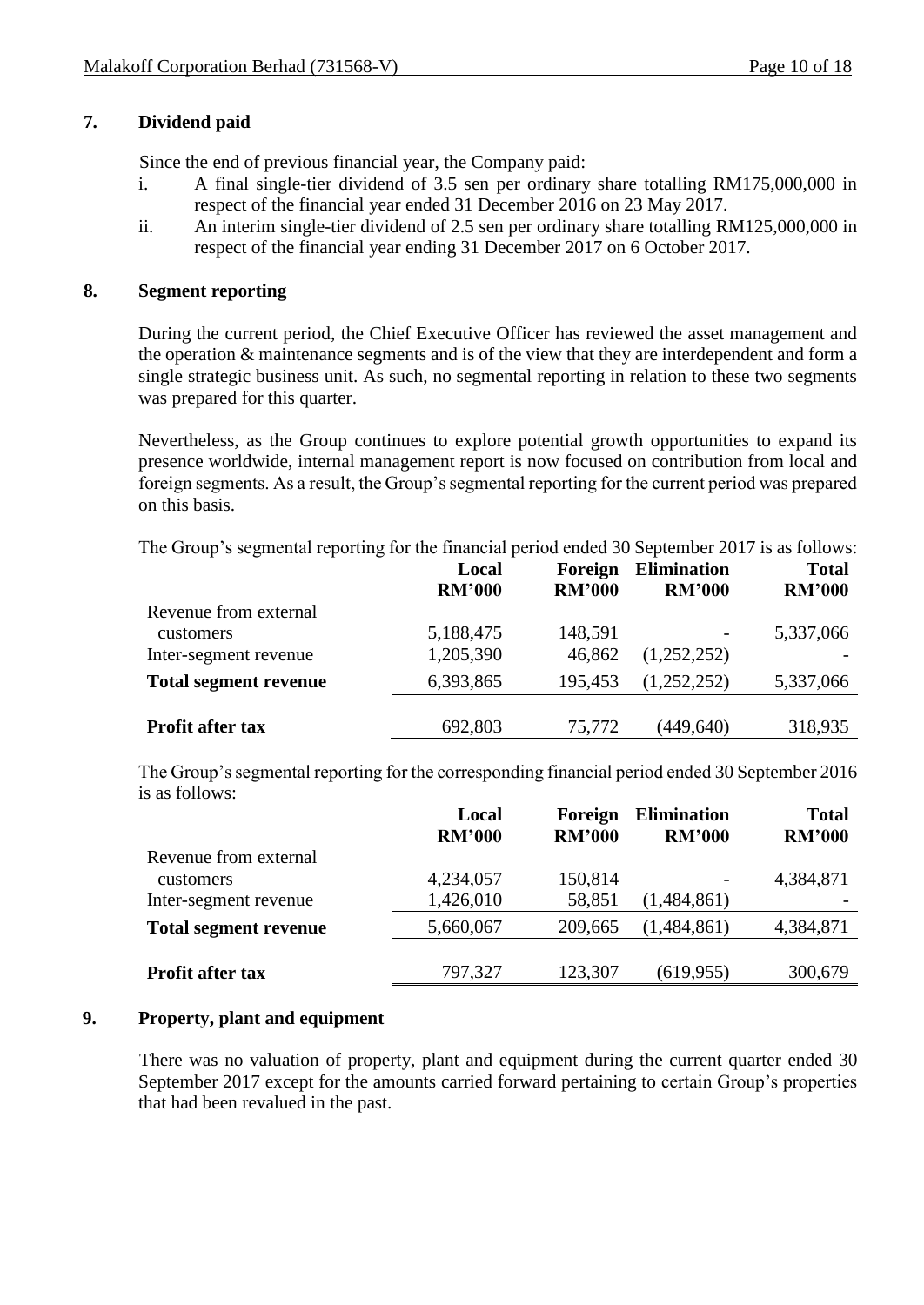## **10. Material events subsequent to the end of current interim period**

There was no material event subsequent to the end of the current quarter ended 30 September 2017.

### **11. Changes in composition of the Group**

There was no change in the composition of the Group during the current quarter ended 30 September 2017.

### **12. Changes in contingent liabilities or contingent assets**

There was no change in contingent liabilities or contingent assets since the last audited financial statements for the financial year ended 31 December 2016 except for the following bank guarantees issued to third parties:

|                          | 30.09.2017<br>RM'mil | 31.12.2016<br>RM'mil |
|--------------------------|----------------------|----------------------|
| Company and subsidiaries | 636.5                | 519.6                |

These guarantees mainly consist of guarantees for performance bonds and security deposits for projects.

#### **13. Capital commitments**

Capital commitments of the Group not provided for in the interim financial report are as follows:

|     |                                   | 30.09.2017<br>RM'mil | 31.12.2016<br>RM'mil |
|-----|-----------------------------------|----------------------|----------------------|
|     | Property, plant and equipment:    |                      |                      |
|     | Authorised but not contracted for | 332.3                | 559.1                |
| 14. | <b>Related party transactions</b> |                      |                      |
|     |                                   | 30.09.2017           | 31.12.2016           |
|     |                                   | RM'mil               | RM'mil               |
|     | Associated company:               |                      |                      |
|     | Interest income on unsecured      |                      |                      |
|     | subordinated loan notes           | 31.9                 | 31.6                 |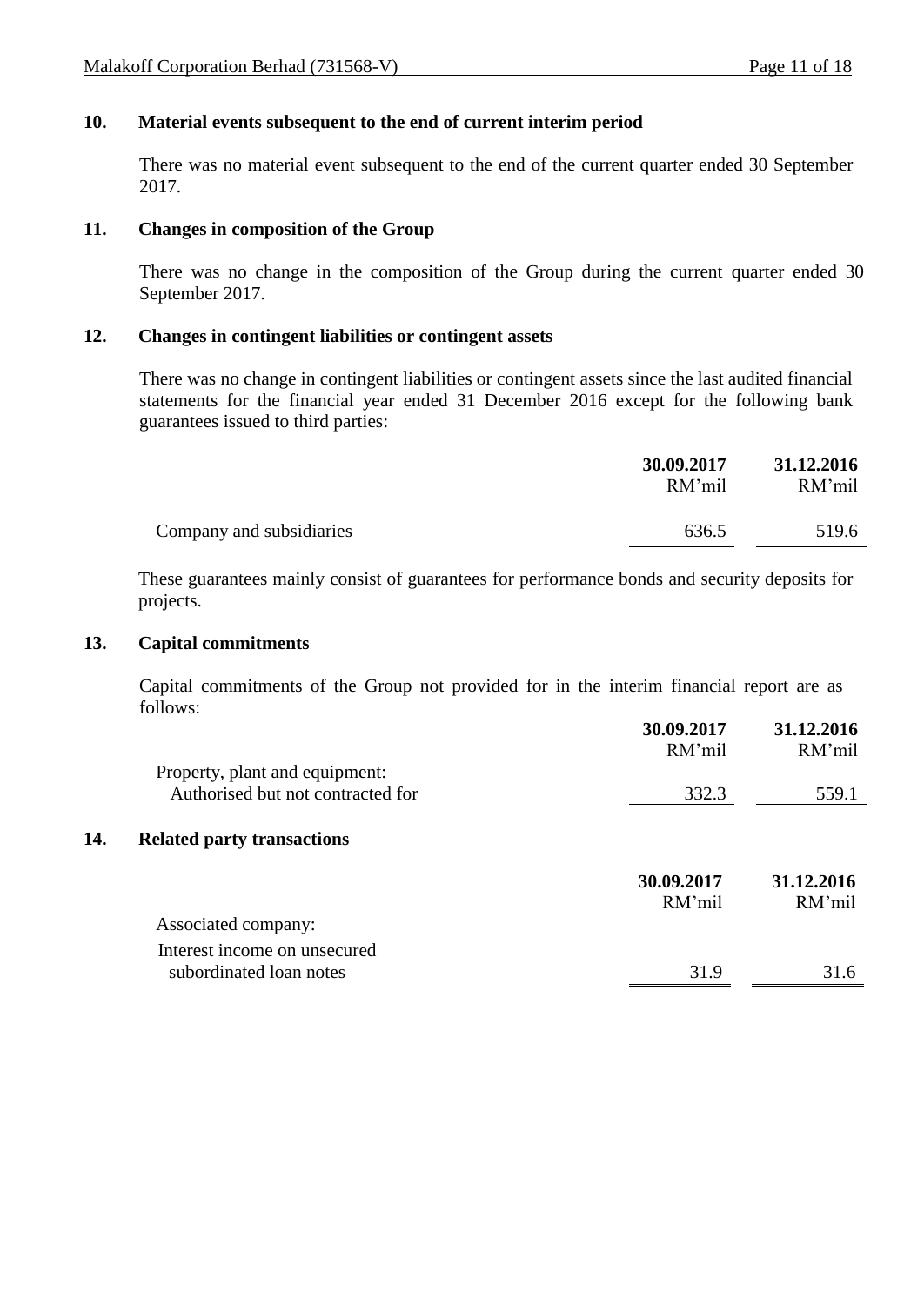## **Additional information required by the Bursa Securities Listing Requirements**

#### **15. Review of performance**

### **Quarter 3, 2017 vs Quarter 3, 2016**

For the quarter ended 30 September 2017, the Group recorded RM1,821.4 million in revenue, a 20.3% increase from RM1,514.3 million reported in the corresponding quarter ended 30 September 2016, mainly due to higher applicable coal price registered by Tanjung Bin Power Sdn. Bhd. ("TBP") and Tanjung Bin Energy Sdn. Bhd. ("TBE"). This was partly offset by lower capacity payment recorded by Segari Energy Ventures Sdn. Bhd. ("SEV") following the new revised Power Purchase Agreement ("PPA") commencing 1 July 2017.

The Group's profit before taxation increased to RM212.9 million compared to RM143.1 million reported in corresponding quarter ended 30 September 2016, mainly due to compensation received from settlement of dispute between TBP and IHI and higher contribution from TBE. This was partly offset by lower capacity payment recorded by SEV following the new revised PPA commencing 1 July 2017.

#### **Year-to-date, 2017 vs Year-to-date, 2016**

For the financial period ended 30 September 2017, the Group recorded RM5,337.1 million in revenue, a 21.7% increase from RM4,384.9 million reported in the corresponding period of the preceding year, mainly due to higher applicable coal price registered by TBP and nine (9) months revenue contribution by TBE for the current period compared to six (6) months revenue for the corresponding period.

The Group's profit before taxation increased to RM540.6 million compared to RM441.8 million reported in corresponding period of the preceding year, mainly due to higher fuel margin, compensation received from settlement of dispute between TBP and IHI and higher contribution from associates. This was partly offset by lower capacity payment recorded by SEV following the new revised PPA commencing 1 July 2017 and insurance claim on rotor replacement recorded in the corresponding period.

#### **16. Variation of results against immediate preceding quarter**

#### **Quarter 3, 2017 vs Quarter 2, 2017**

The Group recorded a higher profit before taxation of RM212.9 million in the current quarter compared to RM153.1 million in the immediate preceding quarter attributed to compensation received from settlement of dispute between TBP and IHI and higher TBE's contribution. This was partially offset by lower capacity payment recorded by SEV following the new revised PPA commencing 1 July 2017.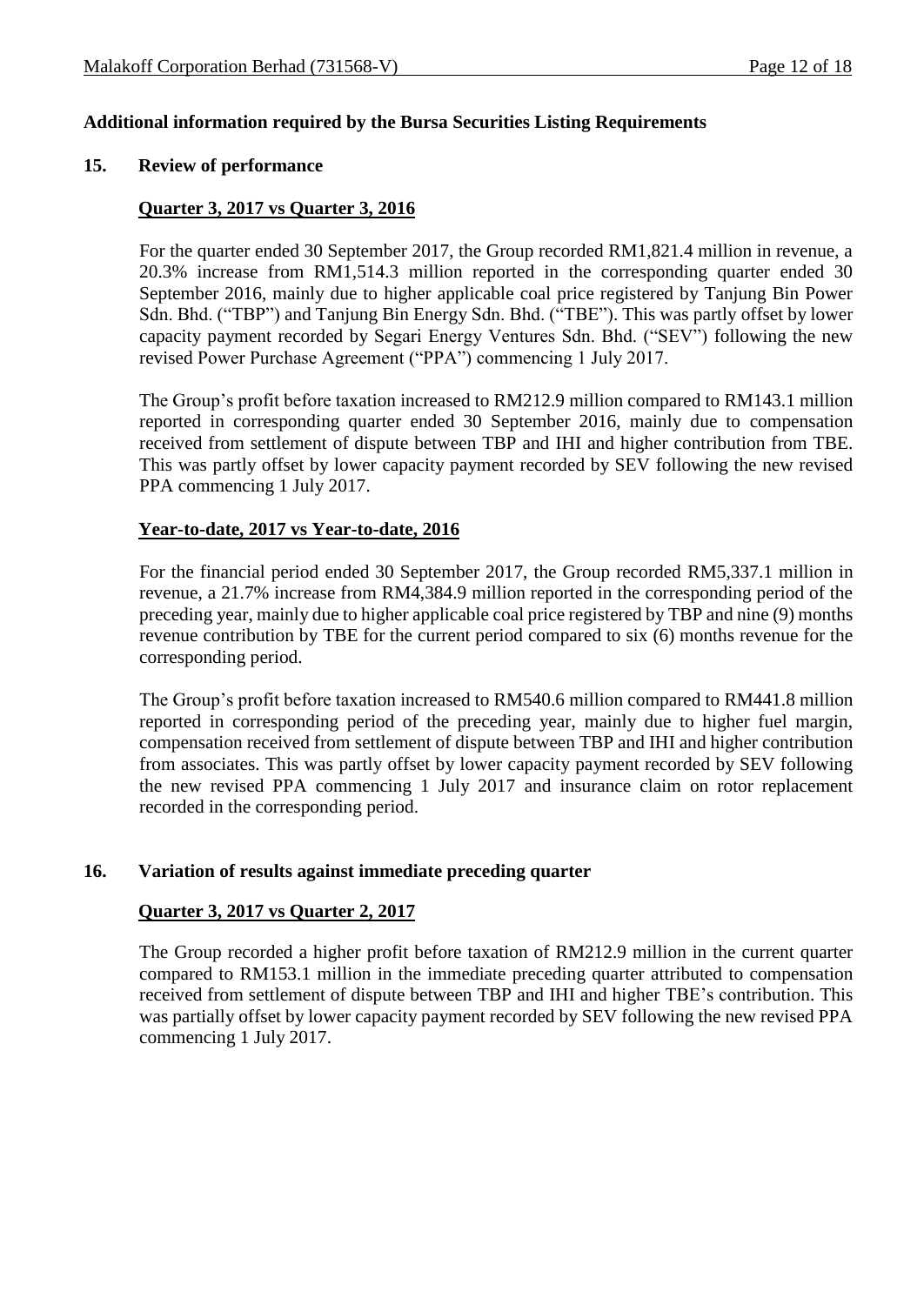## **17. Current prospects**

The results for the financial year ending 31 December 2017 will be affected by the lower capacity payment in the new revised Segari Energy Ventures Sdn Bhd's Power Purchase Agreement commencing 1 July 2017 but will be partly offset by compensation received from settlement of dispute between TBP and IHI.

The Group will continue with its strategic initiatives to achieve future sustainable growth whilst focusing on plant efficiencies and cost management. The Group expects the results to remain satisfactory for the financial year ending 31 December 2017.

## **18. Profit before tax**

Profit before tax is stated after (crediting)/charging the following items:

|                                 | 3 months<br>ended<br>30.09.2017<br>RM'mil | 3 months<br>ended<br>30.09.2016<br>RM'mil | <b>Cumulative</b><br>9 months<br>ended<br>30.09.2017<br>RM'mil | <b>Cumulative</b><br>9 months<br>ended<br>30.09.2016<br>RM'mil |
|---------------------------------|-------------------------------------------|-------------------------------------------|----------------------------------------------------------------|----------------------------------------------------------------|
| Finance income                  | (52.4)                                    | (44.6)                                    | (156.2)                                                        | (136.3)                                                        |
| Finance cost                    | 241.2                                     | 274.5                                     | 779.1                                                          | 736.6                                                          |
| Depreciation<br>Amortisation of | 231.8                                     | 280.7                                     | 691.9                                                          | 663.9                                                          |
| intangibles<br>Net foreign      | 70.6                                      | 123.0                                     | 315.1                                                          | 372.4                                                          |
| exchange loss                   | 1.6                                       | 0.1                                       | 2.3                                                            | 14.2                                                           |

## **19. Profit forecast or profit guarantee**

The Group did not issue any profit forecast or profit guarantee for the current quarter.

### **20. Tax expense**

|                      |            |               | <b>Cumulative</b> | <b>Cumulative</b> |
|----------------------|------------|---------------|-------------------|-------------------|
|                      | 3 months   | 3 months      | 9 months          | 9 months          |
|                      | ended      | ended         | ended             | ended             |
|                      | 30.09.2017 | 30.09.2016    | 30.09.2017        | 30.09.2016        |
|                      | RM'mil     | <b>RM'mil</b> | RM'mil            | RM'mil            |
| Current tax expense  | 193.5      | 143.0         | 423.3             | 304.9             |
| Deferred tax expense | (67.3)     | (58.0)        | (201.6)           | (163.8)           |
| Total tax expense    | 126.2      | 85.0          | 221.7             | 141.1             |

The Group's effective tax rate for the current quarter and financial period are higher than the statutory income tax rate mainly due to underprovision of prior years' tax in light of recent development in the interpretation of taxation regulations.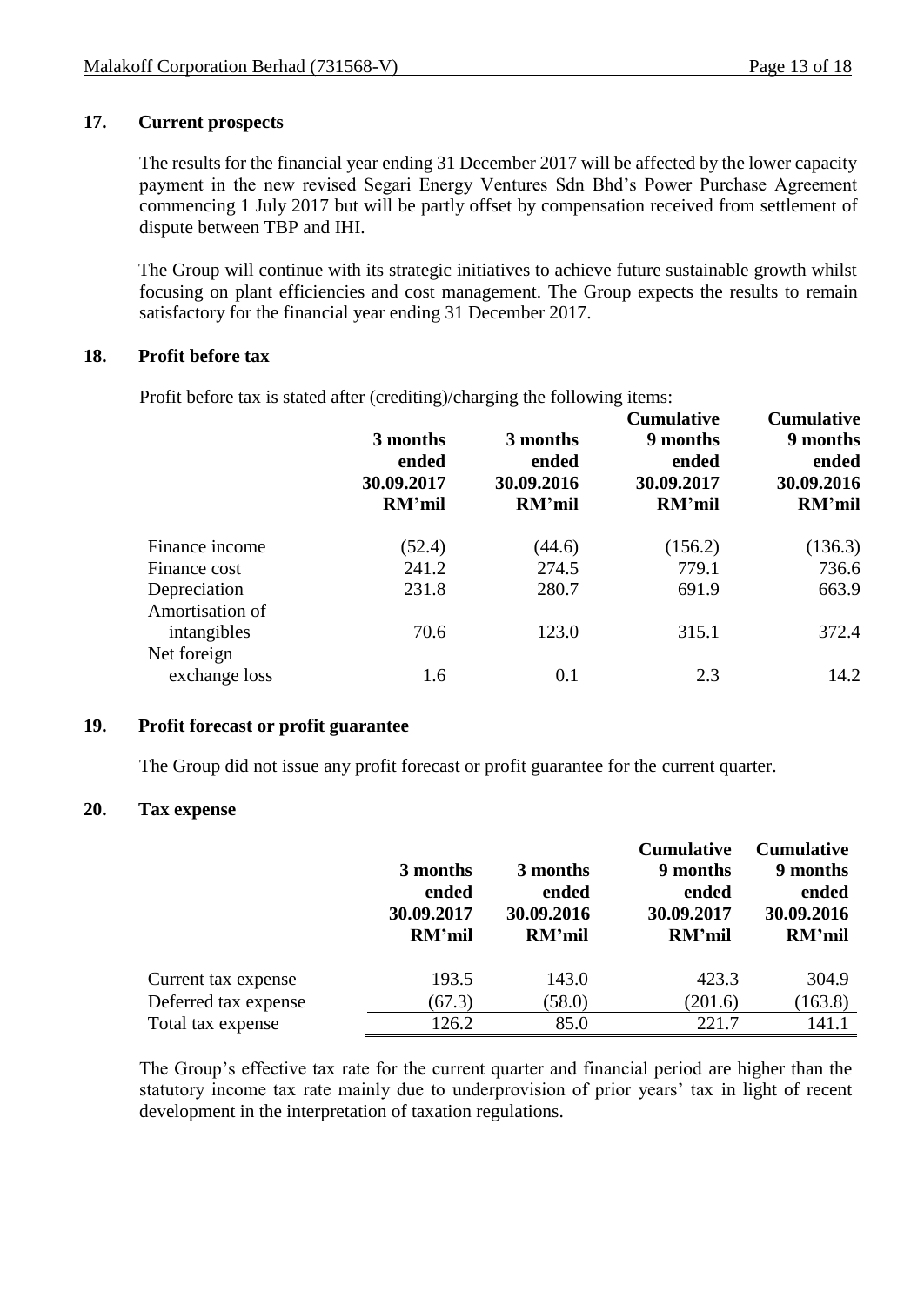## **21. Status of corporate proposals announced**

On 16 October 2017, the Board of Directors of Malakoff Corporation Berhad ("MCB" or "the Company") announced the Company's intention to seek the approval of its shareholders for the authority for MCB to purchase its own shares of up to 10% of MCB's prevailing issued ordinary share capital at any time at an extraordinary general meeting ("EGM") to be convened on 28 November 2017.

## **22. Borrowings**

| 30.09.2017<br>RM'mil | 31.12.2016<br><b>RM'mil</b> |
|----------------------|-----------------------------|
|                      |                             |
| 1,378.9              | 620.3                       |
|                      | 1,290.1                     |
| 1,378.9              | 1,910.4                     |
|                      |                             |
| 14,524.3             | 15,533.9                    |
| 85.5                 | 92.5                        |
| 14,609.8             | 15,626.4                    |
|                      |                             |
| 15,988.7             | 17,536.8                    |
|                      |                             |

The currency exposure pertaining to borrowings for the Group is as follows:-

|                                        | 30.09.2017<br>RM'mil | 31.12.2016<br>RM'mil |
|----------------------------------------|----------------------|----------------------|
| Functional currency                    |                      |                      |
| $- RM$                                 | 13,547.0             | 15,108.7             |
| <b>AUD</b><br>$\blacksquare$           | 2,103.9              | 2,080.9              |
| <b>USD</b><br>$\overline{\phantom{a}}$ | 337.8                | 347.2                |
|                                        | 15,988.7             | 17,536.8             |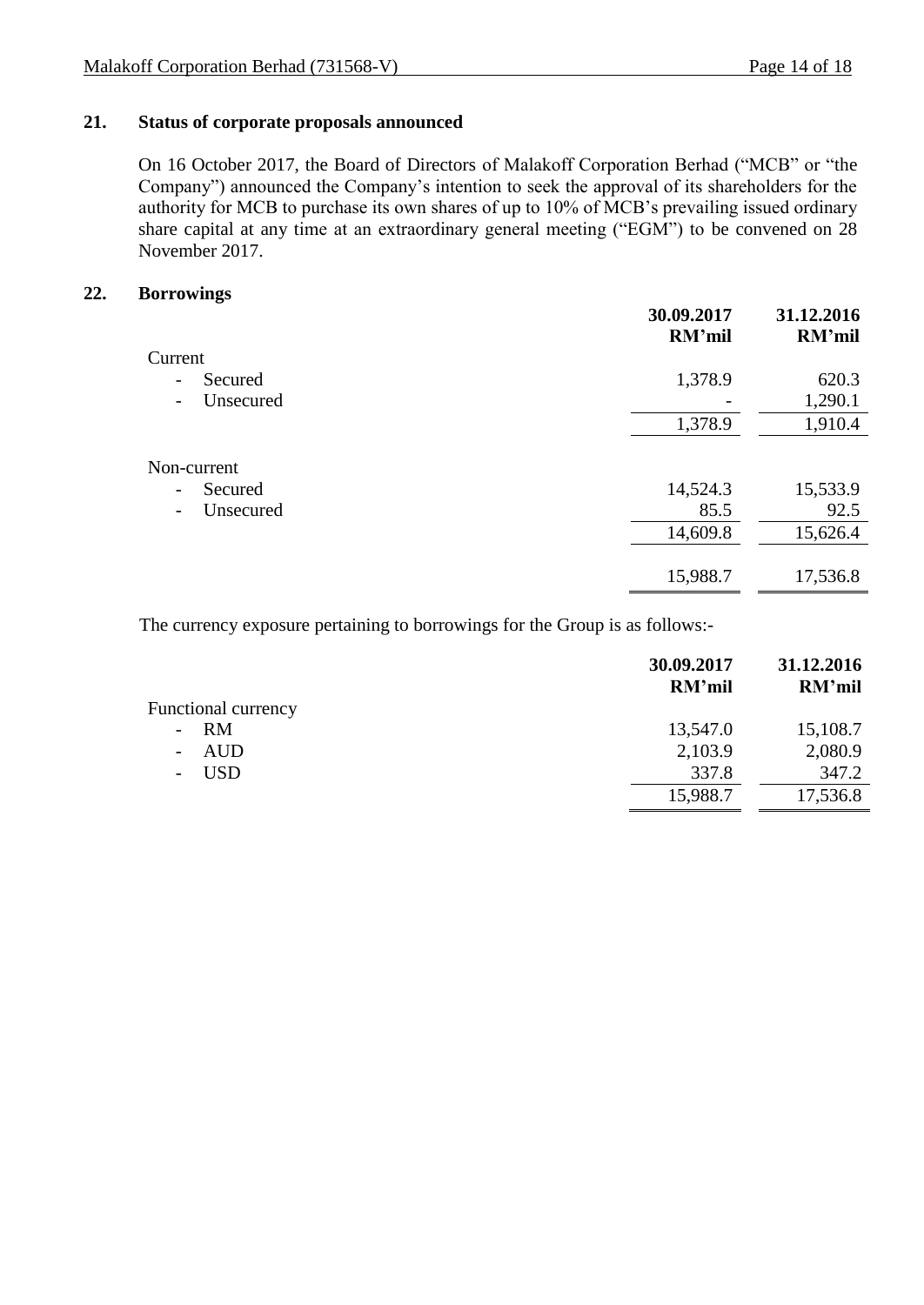## **23. Realised and unrealised profit disclosure**

The retained profits as at 30 September 2017 is analysed as follows:-

|                                                                       | 30.09.2017<br>RM'mil | 31.12.2016<br>RM'mil |
|-----------------------------------------------------------------------|----------------------|----------------------|
| Total retained earnings of the Company and its<br>subsidiaries        |                      |                      |
| realised                                                              | 8,157.6              | 8,074.4              |
| unrealised                                                            | (703.4)              | (883.1)              |
|                                                                       | 7,454.2              | 7,191.3              |
| Total share of retained earnings of associates                        |                      |                      |
| realised                                                              | 214.3                | 215.1                |
| unrealised                                                            | (56.3)               | (31.7)               |
|                                                                       | 158.0                | 183.4                |
| Total share of retained earnings of equity accounted joint<br>venture |                      |                      |
| realised                                                              | (64.1)               | (64.1)               |
| Total retained earnings before consolidation adjustments              | 7,548.1              | 7,310.6              |
| Less: consolidation adjustments                                       | (7,368.3)            | (7, 198.3)           |
| Total retained profit                                                 | 179.8                | 112.3                |
|                                                                       |                      |                      |

#### **24. Changes in material litigation**

*(i) Proceedings by the Public Prosecutor of Algeria against Almiyah Attilemcania SPA ("AAS")*

On 4 September 2014, a joint venture of the Group, AAS, was charged in the Court of Ghazouet ("Court") in the district of Tlemcen, Algeria, for an alleged breach of foreign exchange regulations concerning a sum of USD26.9 million. The Group holds an indirect effective interest of 35.7% in AAS via Tlemcen Desalination Investment Company SAS ("TDIC"), an indirect subsidiary of Malakoff International Limited.

During the financial year 2009, it was discovered that there was a considerable gap between the value of the delivered equipment received as per the invoices declared to the customs and the value of the milestone payments made by AAS to the supplier cum contractor ("Invoice Gap"). AAS wrote to the supplier cum contractor requesting for clarifications as they are responsible to resolve tax and customs issues. The Invoice Gap however was not resolved by the supplier cum contractor and the Algerian Customs then initiated investigations and thereafter a charge was brought against AAS regarding foreign exchange regulation offences and the flow of capital to and from overseas.

The Court had on 24 December 2014 convicted AAS and had subsequently imposed a penalty of DZD3,929,038,151 (approximately RM148.3 million at the exchange rate of RM1: DZD26.5) ("Penalty"). The Group's liability arising from the Penalty, in proportion to the Group's 35.7% effective interest in AAS via TDIC, which may impact the profit of the Group, amounts to DZD1,402,666,620 (approximately RM52.9 million). The court of appeal upheld the decision and the Penalty imposed by the Court on 2 March 2016.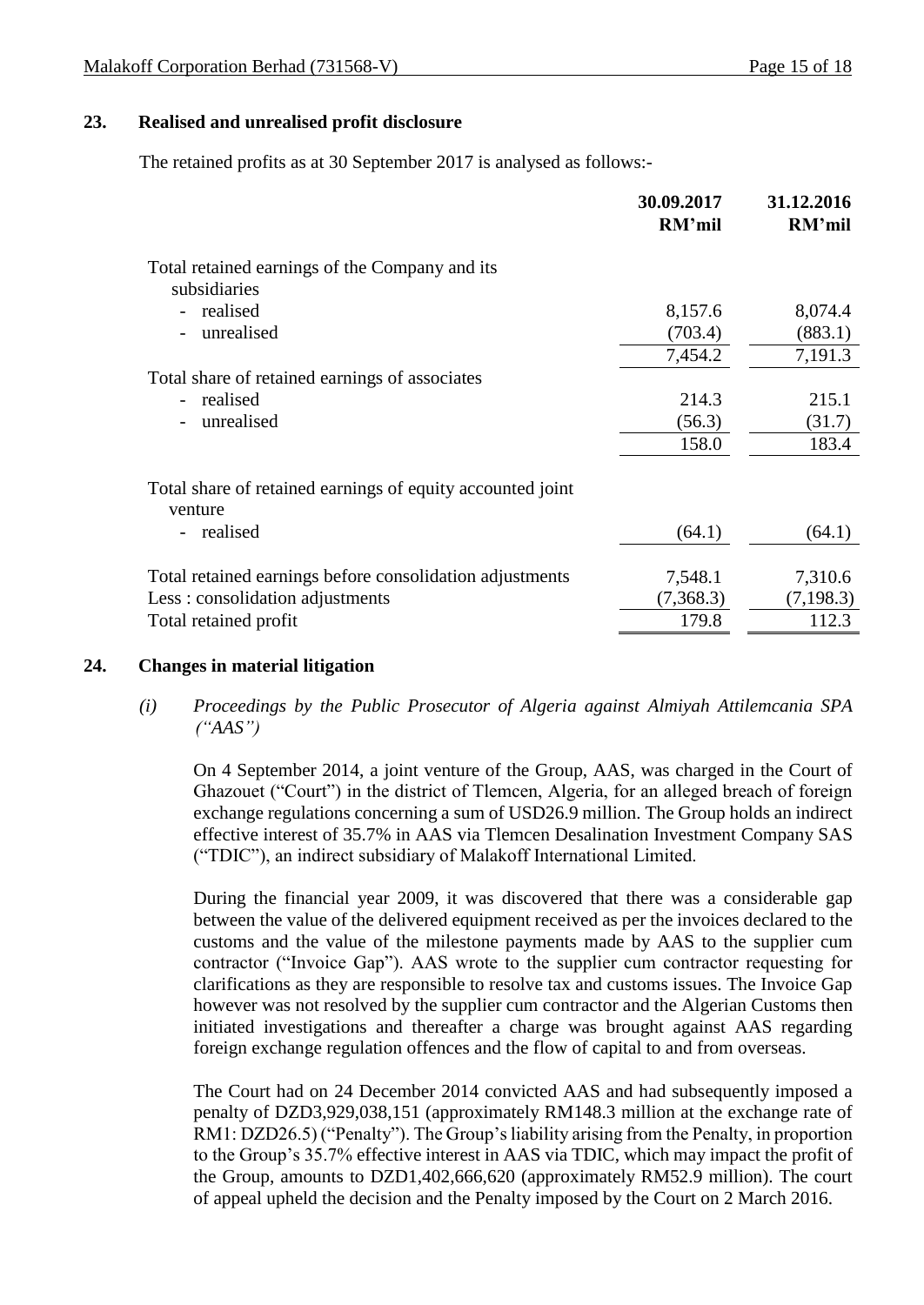Notwithstanding the decision of the Court, AAS has been advised by its solicitor, Maitre Hadjer Becha, an attorney admitted to the Algerian Supreme Court, that the Penalty would not be enforced until the exhaustion of all rights to appeal by AAS in respect of the proceedings.

AAS solicitor had filed an appeal to the Supreme Court on 17 June 2016. AAS had filed grounds of appeal on 9 August 2016 but the Supreme Court has not fixed any hearing date in respect of the appeal.

The Group has recognised a provision amounting to RM36.1 million in previous financial year. Notwithstanding this, AAS will continue with the appeal until the exhaustion of all rights.

*(ii) Litigation action initiated by Tanjung Bin Power Sdn Bhd ("TBP") against IHI Corporation Japan, ISHI Power Sdn Bhd and IHI Power Systems (M) Sdn Bhd*

TBP, a subsidiary of the Malakoff Corporation Berhad, commenced proceeding before the Malaysia High Court on 2 December 2015 against the following three (3) Defendants:

- IHI Corporation Japan ("IHI")
- ISHI Power Sdn. Bhd. ("ISHI")
- IHI Power Systems (M) Sdn. Bhd. ("IPSM")

The total amount claimed is RM782,023,406 (excluding interest and costs) under 8 different heads. TBP is seeking damages from IHI, ISHI and IPSM for breaches of the duty of care, which they individually and/or collectively owed to TBP.

The claims against the separate Defendants are made under separate heads and the amounts claimed vary. The total amount claimed, though quantified as above, is estimated and therefore subject to change.

The claims include relief sought from the court for TBP's loss and damage, including the costs of repairs and replacement, and economic losses such as in relation to available capacity payments and daily utilisation payments. TBP has also claimed for interest as well as costs.

The Defendants have entered appearances and their respective defenses. They have also each filed an application to strike out the actions against TBP. The matter came up for hearing of the striking out application on 22 July 2016. However, the court adjourned the hearing to 22 August 2016 whereby the court had dismissed Defendants' application to strike out the suit filed by TBP. The main suit was fixed for full trial commencing from 5 December 2016.

TBP proceeded with the oral opening submission on 5 December 2016. However, the judge invited parties to consider whether, due to the voluminous documents and technical evidence relating to nature of the suit and/or claims, it will be in the best interest of parties for resolution before a technically qualified arbitrator.

The court had granted order on 16 March 2017 for the suit to be referred to courtmandated arbitration. The court mandated arbitration was fixed for hearing from 16 August 2017 until 20 August 2017. Court had also fixed 6 September 2017 for further case management to monitor the progress of the court mandated arbitration.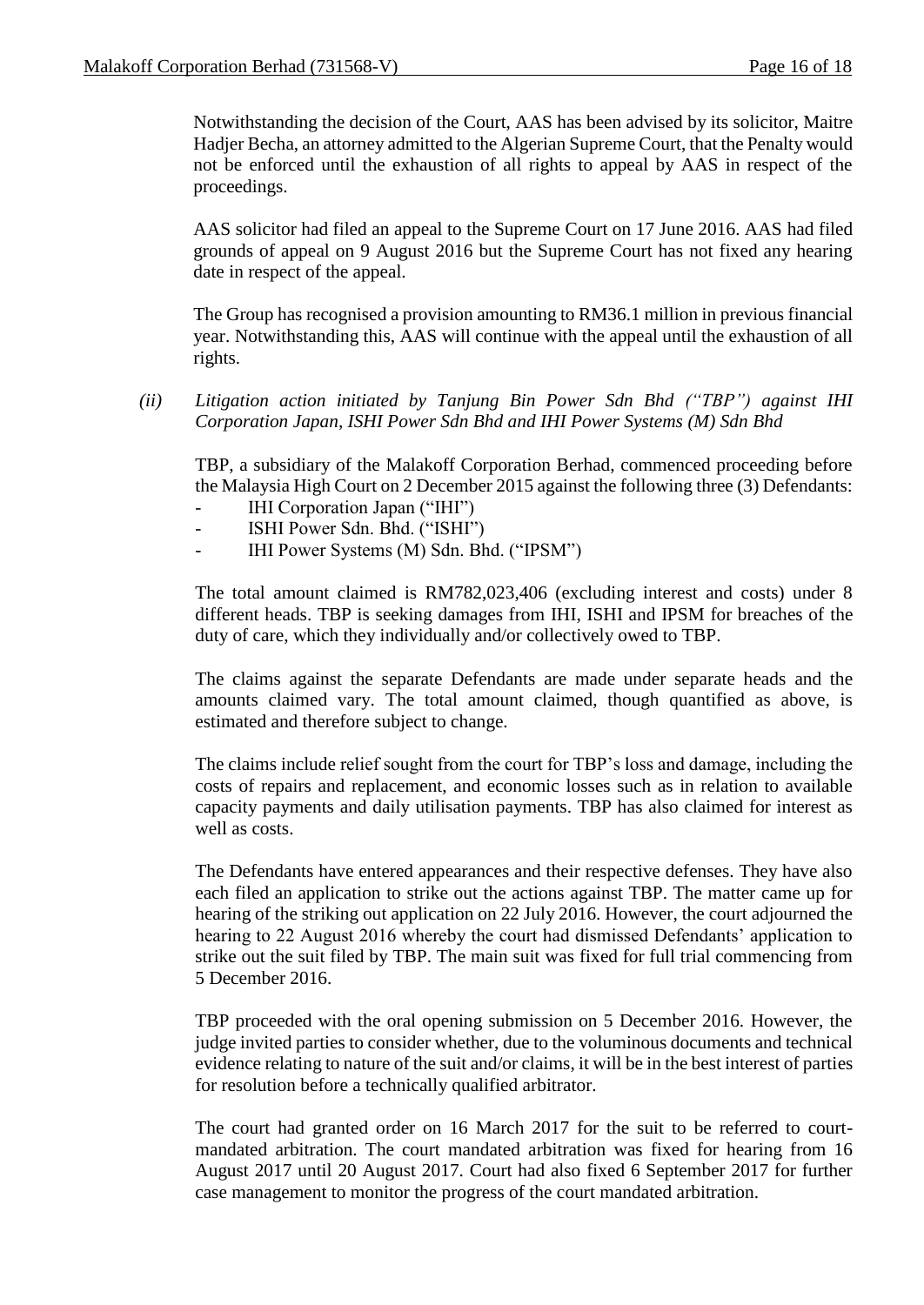On 4 August 2017, TBP and IHI had entered into settlement agreement with the Defendant and with Sumitomo Corporation, Zelan Holdings (M) Sdn Bhd and Sumi-Power Malaysia Sdn Bhd in the arbitration proceeding referred to in item (iii) below ("Arbitration Proceeding") to resolve and settle the disputes between all parties in accordance with the terms and conditions of the settlement agreement.

A consent judgment had been entered on 9 August 2017 in the Litigation Action on a strictly without admission of liability basis and TBP as the claimant, withdrew and discontinued the Litigation Action and the Arbitration Proceeding in item (iii) below respectively on the terms and conditions set out in the aforementioned agreement. Full settlement has been made by IHI on 6 November 2017.

*(iii) Arbitration proceeding against Sumitomo Corporation, Zelan Holdings (M) Sdn. Bhd. ("Zelan Holdings") and Sumi-Power Malaysia Sdn. Bhd.*

Tanjung Bin Power Sdn. Bhd. ("TBP") had on 23 November 2016, issued a notice of arbitration ("Arbitration") against Sumitomo Corporation, Zelan Holdings (M) Sdn. Bhd. ("Zelan Holdings") and Sumi-Power Malaysia Sdn. Bhd. (collectively referred to as "EPCC Contractors").

TBP is and was at all material times, the owner of the Tanjung Bin Power plant, a power station consisting of three 700 MW coal-fired plants ("Plant"). The EPCC Contractors were engaged to provide TBP with and TBP relied on the EPCC Contractors for the engineering, design, procurement, construction, commissioning and related services in respect of amongst others, the Plant and its related facilities ("EPCC Contract").

The Arbitration is in respect of loss and damage suffered by TBP as a consequence of the EPCC Contractors' and/or their agent(s)' negligence and/or breaches of duties and/or obligations under the EPCC Contract.

TBP as the claimant, withdrew and discontinued the Arbitration Proceeding upon entry of the consent judgment and in accordance to the settlement agreement disclosed in item (ii) above.

Save as disclosed above, there has been no significant change in material litigation, including the status of pending material litigation in respect of the Group during the current quarter under review.

## **25. Dividend Payable**

No dividend has been recommended by the Directors in respect of the current quarter ended 30 September 2017 and corresponding quarter ended 30 September 2016.